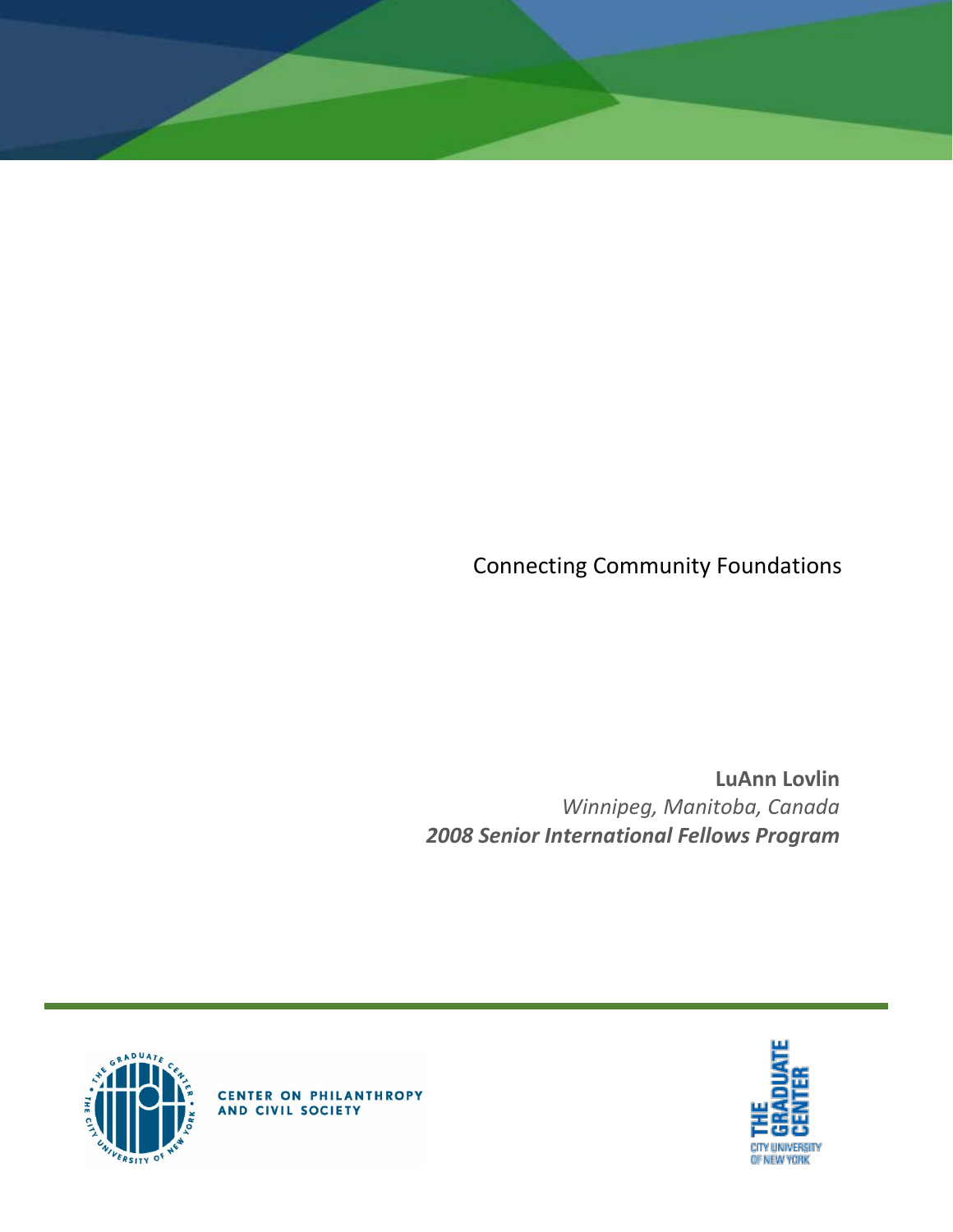*This paper was submitted in partial fulfillment of the 2008 Senior International Fellows Program of the Center on Philanthropy and Civil Society at The Graduate Center, The City University of New York. The paper may have subsequently been revised, translated, circulated or published in alternate format by the author.*

*During the course of the program in 2008, the author was Director of Communications, The Winnipeg Foundation.*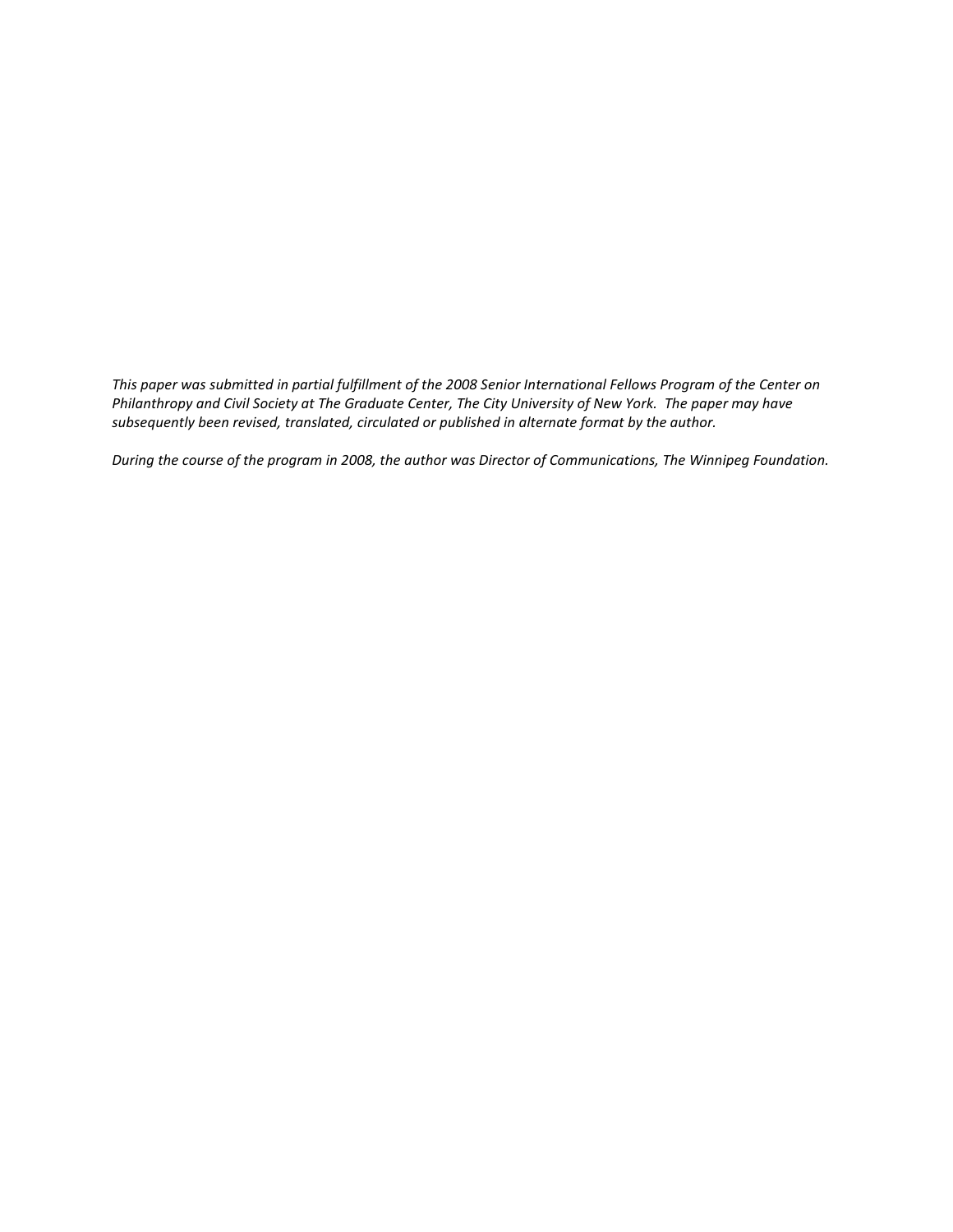### **Executive Summary**

*Connecting Community Foundations* documents and shapes program design for global community foundation messaging through a proactive communications and marketing strategy. It proposes creation of new and innovative ways to position and promote community foundations worldwide, with emphasis on being the trusted philanthropic leadership vehicle of choice for all citizens, embracing the traditions of community-building and responsiveness.

This position paper examines how potential for international collaboration can be formalized and expanded to enhance our community foundation movement through broad, common messages and through creation of a global information hub for community foundations. The research identifies existing international knowledge networks and, from this data, a framework to undertake a community foundation branding exercise is suggested. The research does not identify messages, only that the opportunity exists, through an agile and innovative task force agenda, to create broad common themes to help community foundations build awareness, understanding and a staked position around the globe.

Another outcome of this proposed collaboration recommends establishment and ongoing maintenance of a community foundation online portal. This portal would be the 'Grand Central' of community foundation best practices, latest research findings, resources and tools; all housed on the same website and available to all. The need and support for such a portal is confirmed, while logistical and operational details are yet to be defined. The internet – today's philanthropic power tool - has only begun to show what it can do for collaboration, community building and donors. Via the internet, the potential for this type of dynamic network and sharing of new ideas and potential collaborations is unlimited.

Ultimately, whether you live in South America, Asia, Europe or Canada, through this communications initiative, if you see an identifying community foundation symbol and/or hear a common message, you will know what the symbol means, what the message means to you, in your community and how the global network of community foundations benefits us all. Engagement with your local community foundation reflects collaboration, innovation and local focus as part of a global philanthropic movement.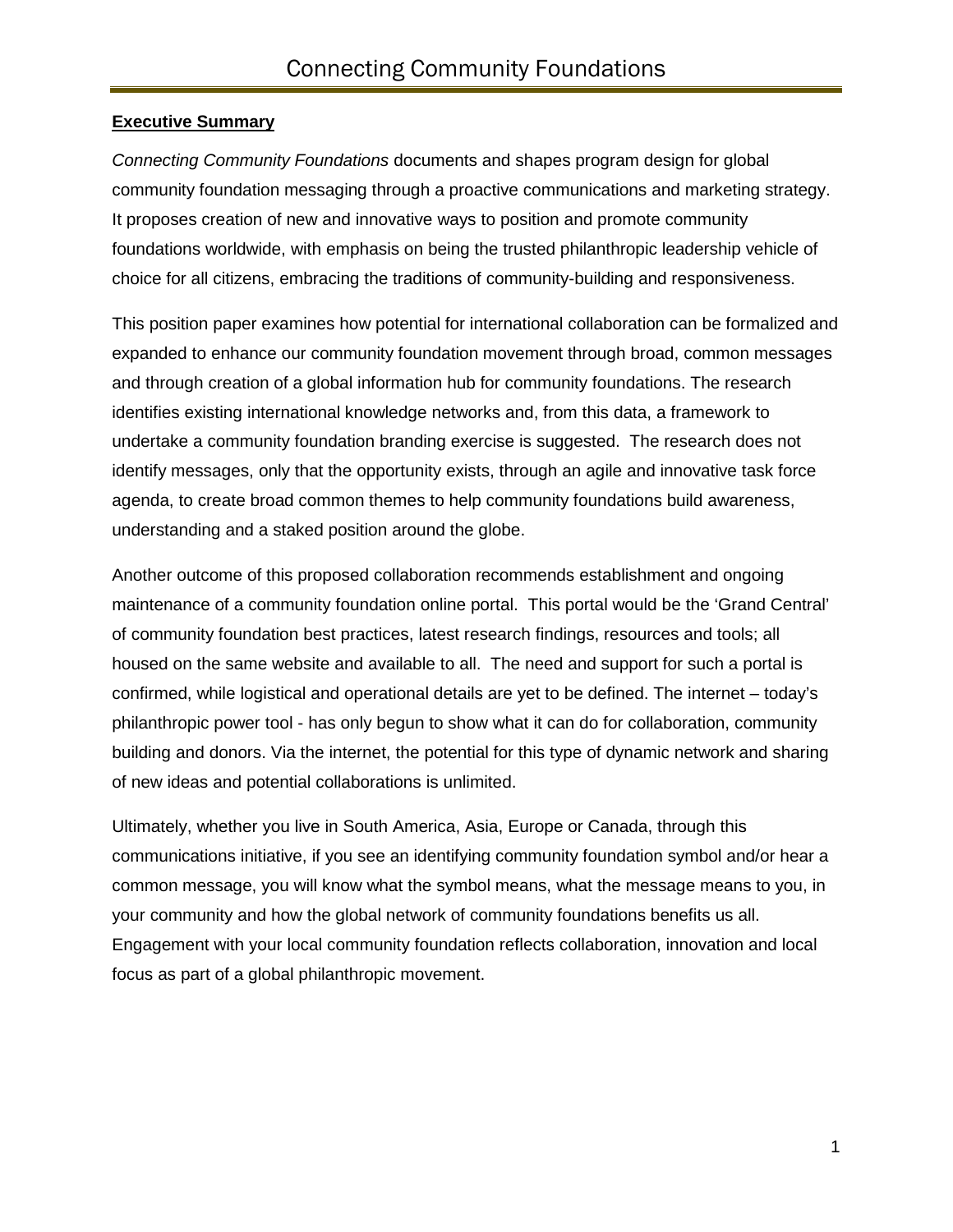### **Introduction, Overview and Rationale**

Community foundations world-wide have entered an era of unprecedented opportunity – opportunity to be greater catalysts for community change and community leadership, opportunity to leverage new and unique community building partnerships, and opportunity to learn, collaborate and benefit through our local and global experiences and expertise.

The recent Community Foundations of Canada International Conference, held in Montreal in November 2008, brought together foundation leaders from around the globe, to connect, to share, to learn from and with each other. The theme for this biennial gathering of more than 700 people was "Our Communities. Our World." These short phrases speak volumes to the positioning and focus community foundations must take if the movement's ongoing goal is to be recognized and trusted in the crowded philanthropic marketplace today and in the future.

If community building and leadership via and through community foundations, no matter the geography, are to be achieved, our thinking and global positioning must also be cemented. This paper examines the variety of current and historic networks amongst community foundations and suggests how we can potentially establish a common, recognizable vehicle for communications and marketing activities to better brand and position the community foundation movement worldwide.

Collaborative relationships amongst members, volunteers, staff and other organizations that respect independence and diversity, and that foster dialogue and sharing of ideas and experiences, are a powerful catalyst for strengthening our communities. Existing boundaries must fall away from our community foundation networks, and we must find more opportunities to benefit from our collective community-building knowledge and collaborative spirit which reflects the very core of what makes the community foundation movement so successful.

Creating new networks, refining existing ones and generating new ways of approaching our challenges and opportunities will ensure the sector, and the communities we serve, continue to embrace new and innovative approaches. Our working landscape is crowded with organizations and corporate entities wanting to stake their territory in this philanthropic marketplace.

How can shared values, experiences, and goals guide and position our vision for communities and for our collective community foundation future willingly together and yet remaining uniquely independent?

As Lucy Bernholz wrote in the 2005 publication *On the Brink of New Promise,* "Community foundations are a prominent feature in the picture of community philanthropy, but they are by no means alone."[1](#page-3-0)

Community foundations must decide to position themselves very publicly as the 'recognized and respected' voice and face of community expertise, and the future of philanthropy – locally and

<span id="page-3-0"></span><sup>1</sup> Lucy Bernholz, Katherine Futon and Gabriel Kasper, *On the Brink of New Promise*, Blueprint Research and Design, Inc., 2005.  $\overline{a}$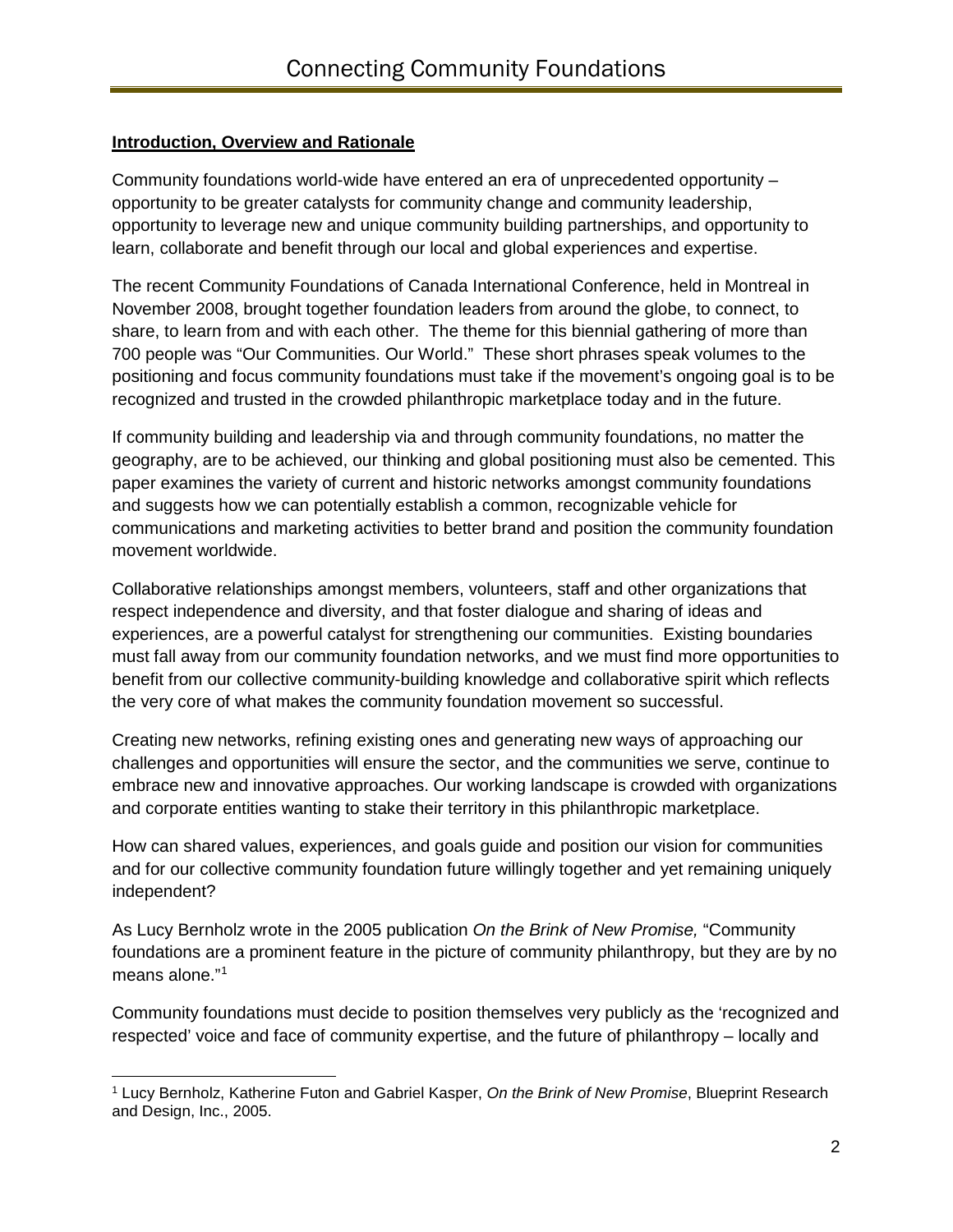globally. We can succeed if we create new and effective ways of harmonizing our foundation voice, using broad, uncomplicated messages.

"The ingredients of a culture of giving include the common language of a culture of giving," says Rockefeller Archive Center Historian James Smith. "The way we talk about and within our culture helps reflect our values – what we are about. Language is important, not understanding the language can get you in trouble," he added.

Bernholz goes on to say in her 2008 essay "Managing for the Future: Community Philanthropy and the Next Hundred Years," that "observations about the present state of community foundations are important, not just as a matter of placing a stake in the ground of 'here we are', but because they also help identify forces of change that will affect the field."<sup>[2](#page-4-0)</sup>

There are national and international support networks currently serving the community foundation field. Our challenge is examining whether a dedicated communications network could be an agile, effective, value-added proposition for community foundations worldwide?

Our common values may anchor and unite community foundations generally, but is each community foundation really so unique that we would not also have a common 'brand' and message to share?

### **Background - Existing and Emerging Networks**

There are dozens of existing, well-established community foundation networks across the globe. Most serve their memberships with a broad range and varied levels of services. Many have communication and marketing initiatives and services available, sometimes requiring compliance standards, along with a host of administrative and policy development supports.

Varying amounts of information and research have been carried out by many of these organizations, including in-depth analysis and recommendations related to communications and marketing. Findings are detailed in the following brief descriptions of the most well known and prominent member service organizations.

- **Community Foundations of Canada (CFC)** This member organization serves more than 160 community foundations across Canada. Standardized marketing and messaging tool kits and resources are available to all members, and provide community foundations with messages aimed at a variety of audiences. Use is optional. CFC staff expertise is available to help any Canadian community foundation with its communications and marketing needs. A new information program, "Vital Signs', is currently in its third year of use, as a positioning, branding and marketing piece for Canadian community foundations.
- **Council on Foundations (COF)**  member service organization representing 2,100 grantmaking foundations and corporations. Its website says it is "the voice of philanthropy" and that "the Council works to create an environment in which the movement can grow and

<span id="page-4-0"></span><sup>2</sup> Lucy Bernholz, "Managing for the Future: Community Philanthropy and the Next Hundred Years," in *Local Mission Global Vision, Community Foundations in the 21st Century*, ed. Peter deCourcy Hero and Peter Walkenhorst, Foundation Center, 2008.  $\overline{a}$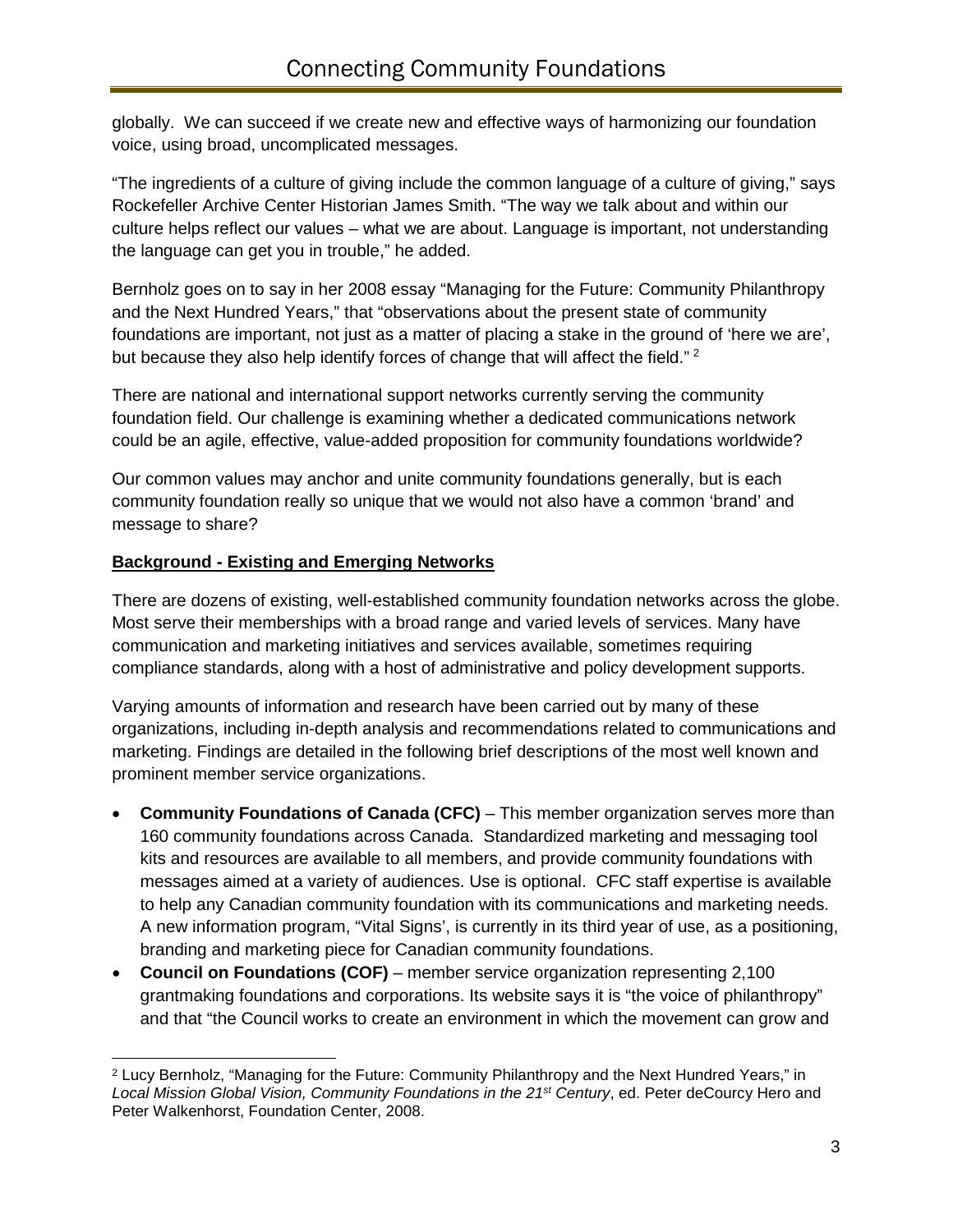thrive and to provide Council members with the products and services they need to do their best work". It has developed and updated marketing materials for members who must meet and maintain certain performance criteria to be able to access and use materials. It has several affinity groups working together, including CommA – the network of communications professionals that work for community foundations. CommA has a nimble and effective listserv for members, meets regularly and hosts communications-focused streams at national and international levels.

- **Transatlantic Community Foundation Network (TCFN)** created in 1999 by the [Bertelsmann Stiftung](http://www.bertelsmann-stiftung.de/) with support from [C.S. Mott Foundation.](http://www.mott.org/) TCFN represents community foundations and support organizations from Europe, North America and Mexico. TCFN provides a platform for the exchange of experience and expertise among community foundations on both sides of the Atlantic.TCFN working groups have focused on topics central to the missions and operations of community foundations including raising the visibility of the community foundation concept.
- **Community Foundation Network (CFN)** the London-based national association connecting community foundations in the United Kingdom. A membership organization that supports the development and expansion of community foundations in the United Kingdom (UK) by providing technical assistance, training, data collection, research, marketing, financial assistance and advocacy. It also negotiates and manages national grant-making and funding opportunities on behalf of members. CFN also is working to implement national standards and manage a \$90 million, ten-year program utilizing government funds to work in disadvantaged communities.
- **Worldwide Initiatives for Grantmaker Support (WINGS**) a global network of more than 140 membership associations and support organizations serving grantmakers on both sides of the Atlantic. It develops modes of communication and collaboration among and on behalf of its members. By 2006 WINGS had established a global resource fund specifically to promote community foundation development.
- **Community Foundation Partnership –** Russia represents 16 community foundations in Russia with an aim to encourage a culture of philanthropy and encourage development of foundations, corporate partnerships and foundations and services for member foundations, including some from Eastern Europe.

# **Other Current Frameworks**

- There are 1441 community foundations in 51 countries and four additional countries have active community foundation initiatives. This current number of community foundations reflects a 21% rate of growth globally since 2005. Approximately 26% of the total number of community foundations exist outside the USA, down from 40% in 2005.<sup>[3](#page-5-0)</sup>
- New trends have emerged. According to the latest Community Foundation Global Status Report from WINGS<sup>[4](#page-5-1)</sup>, there is more cohesiveness in the community foundation structures as

<span id="page-5-0"></span><sup>3</sup> Wings Community Foundation Global Status Report – 2008.  $\overline{a}$ 

<span id="page-5-1"></span><sup>4</sup> Wings Community Foundation Global Status Report – 2008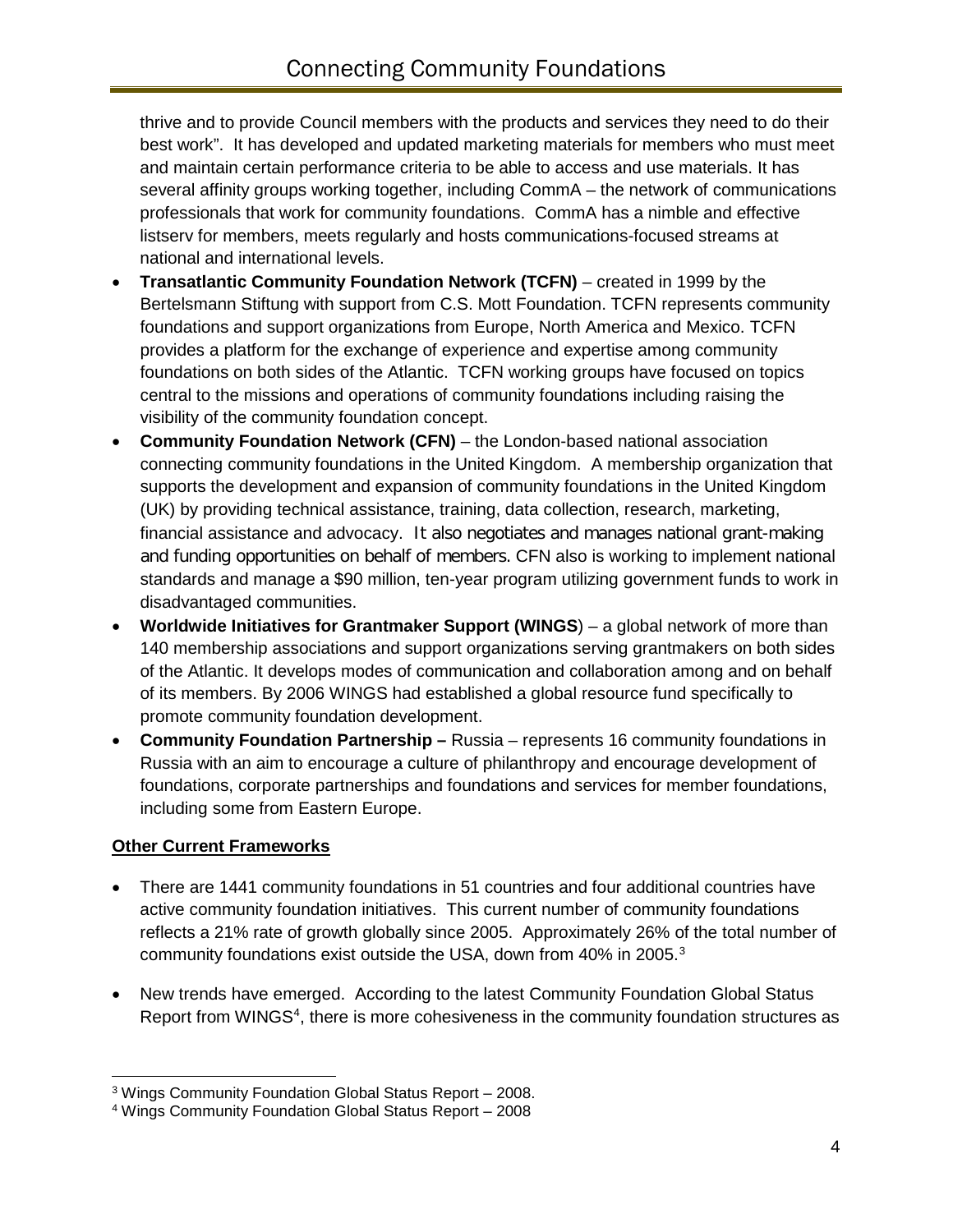the number of community foundations grow within countries, and they share their experiences through in-country membership associations and across borders.

- New activity has been strong in southeastern Europe. There is also more 'organic growth' from the bottom up – coming from initiatives of individuals, especially in countries or regions such as the Middle East where there are no organizations to support the development of community foundations, the summary states.
- For example, Turkey's first community foundation was created in 2007 as the result of one American donor wanting to make a large philanthropic gift back to his homeland. There was no mechanism present to easily make the gift, nor was there a structure available to ensure the donor's philanthropic desires could be achieved. Through a collaboration between an existing Turkish organization (TÜSEV – Third Sector Foundation of Turkey), the donor and, the Turkish Philanthropic Fund (TPI), facilitated by the CUNY Center on Philanthropy and Civil Society and TCFN, and with the support of the donor's positive experiences in America with a community foundation, the collaborators were able to not only receive and direct the donor's gift, but also to move Turkey onto the international community foundation stage. The first Community Foundation in Turkey, Bolu Bagiscilar Vakfiin, was legally registered in early May 2008.

# **Gaps**

Some areas of the world are underserved or not represented by a community foundation support network. Many of these regions are new or emerging in the community foundation field and have yet to have organizational supports in place to serve their cf. Many regions have tried a member service approach without the success or collaboration enjoyed in other regions.

For example**, in Africa,** the South Africa Grantmakers Association (SAGA) disbanded after several years of attempting to work together, identifying a number of 'context-based challenges and issues', the first of which was the understanding of the community foundation concept. With 10 of the lead community foundations in the country part of the SAGA network, membership still failed to gel and develop common practices, policies and governance, community messages, understandings and collaborations. As a result the organization disbanded and currently there is no membership organizational support, such as  $SAGA$ , for grantmakers in Africa.<sup>[5](#page-6-0)</sup>

**In Asia,** the community foundation concept is emerging. Support organizations do not exist in a formalized membership group. Collaborations grow out of venture philanthropy initiatives and micro lending programs at the grassroots level of community development initiatives.

**In Eastern Europe,** new member organizations are being created to serve the emerging and growing community foundation field. As mentioned, in Russia, the Community Foundation Partnership includes 13 founding community foundations in its membership. The organization was created to: promote the community foundation concept, with a focus on donor stewardship and recruitment; promote collaborations with government; and help the established and emerging foundations share experiences and learn from each other. In Poland, the Federation

<span id="page-6-0"></span><sup>5</sup> Case Study by Max Legodi, SAGA and Diane Leat, consultant to WINGS-CF, 2001.  $\overline{a}$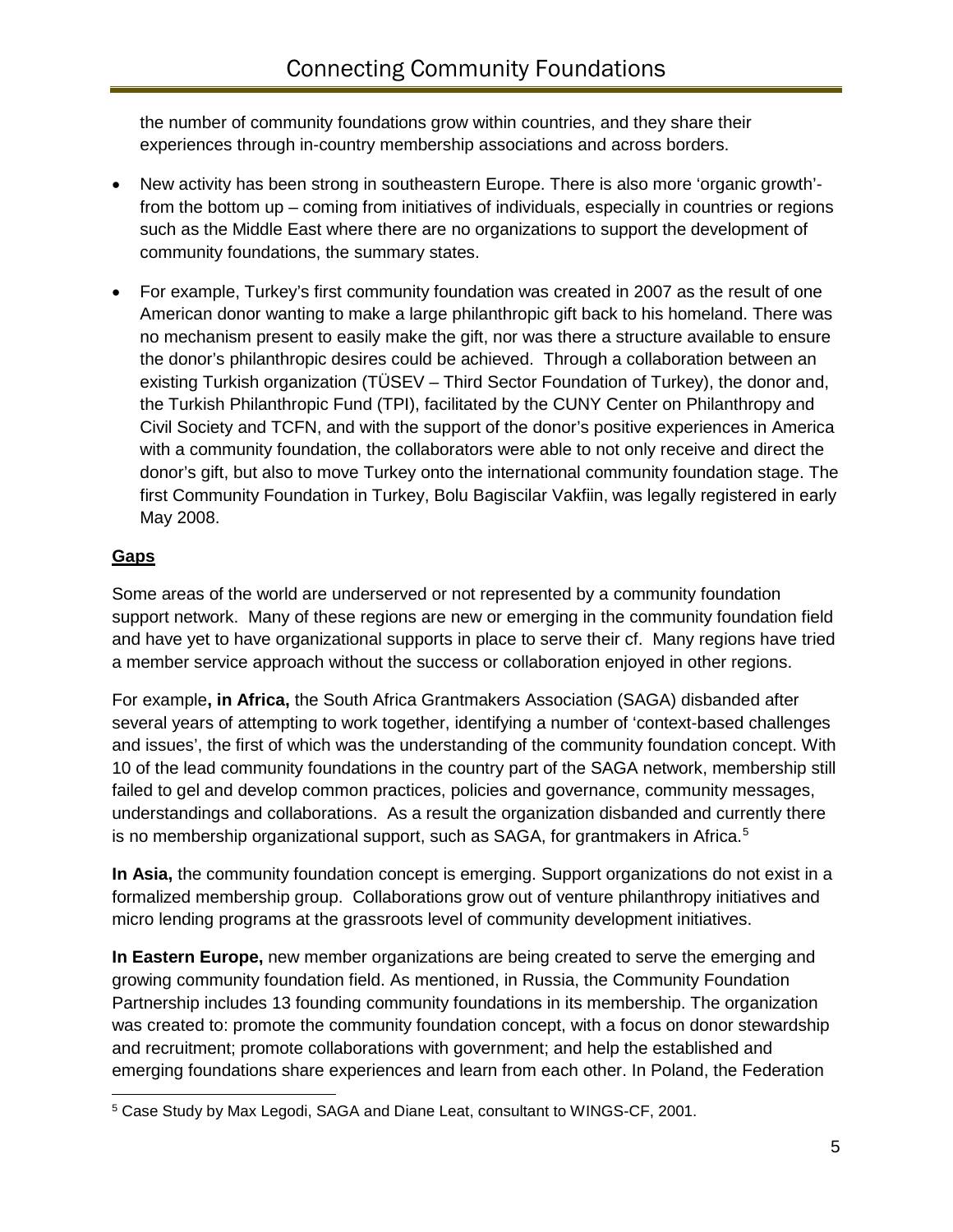of Polish Community Foundations, formed officially in March 2008, represents more than half a dozen new community foundations throughout the country.

**In South America,** the community foundation concept is just beginning to take hold. According to an article in *Alliance* magazine, the community philanthropy organizations in Brazil have created a new paradigm for corporate citizenship by taking part in training programs in institution building and the management of community-based organizations. This new kind of corporate community philanthropy suggests organizations are progressively becoming part of these revised versions of the traditional community foundation and are becoming active partners in community life, according to the March 2006 article. [6](#page-7-0)

Each of these organizations and/or geographic regions have acted independently, collaborated some with other community foundations and worked to help promote the community foundation concept in their areas. Although collectively they share core values, there is no identified cohesiveness to common messaging, promotions or marketing of the community foundation concept or function overall.

An additional communications consideration asks how can community foundations, in their quest to be seen and understood globally, be the knowledge portal for *all things community foundation*? Whether an emerging community foundation in Russia or a mid-size foundation in Italy –could such a community foundation 'hub' of best practices, common messages, list servs, ideas to share and expertise to access be created, maintained and available via the internet? New technology will bring new opportunities for connecting and collaboration.

# **Why Marketing is Important**

The concept of marketing community foundations embraces the idea that with common broad messages and a visual identifier, the movement could start to place itself in the hearts and minds of communities globally. The concept of marketing does not determine, in this context, specific marketing messages, but it makes the case for developing these and the benefit to community foundations of this approach.

A scan of activities to date in the area of brand establishment and communications for community foundations revealed some work has been done. A few different committees have begun looking at how the movement could share messages, as well as the importance of promoting the concept worldwide. These efforts, although detailed, have not moved forward on the international stage. Some have included detailed marketing messages and plans with analysis and others have conceptually identified the need for work in this area.

According to Peter Walkenhorst, Program Director for community foundations at [Bertelsmann](http://www.bertelsmann-stiftung.de/)  [Stiftung](http://www.bertelsmann-stiftung.de/) (a private foundation in Germany that develops model solutions), there is an opportunity for broad global messages that could be effective in helping to position community foundations worldwide. Some community foundation networks have undertaken initial investigation and planning around marketing of community foundations. A 2006 position paper on Community

<span id="page-7-0"></span><sup>6</sup> Marcos Kisil, "A New Paradigm for Corporate Citizenship," *Alliance* Vol 11, March 2006.  $\overline{a}$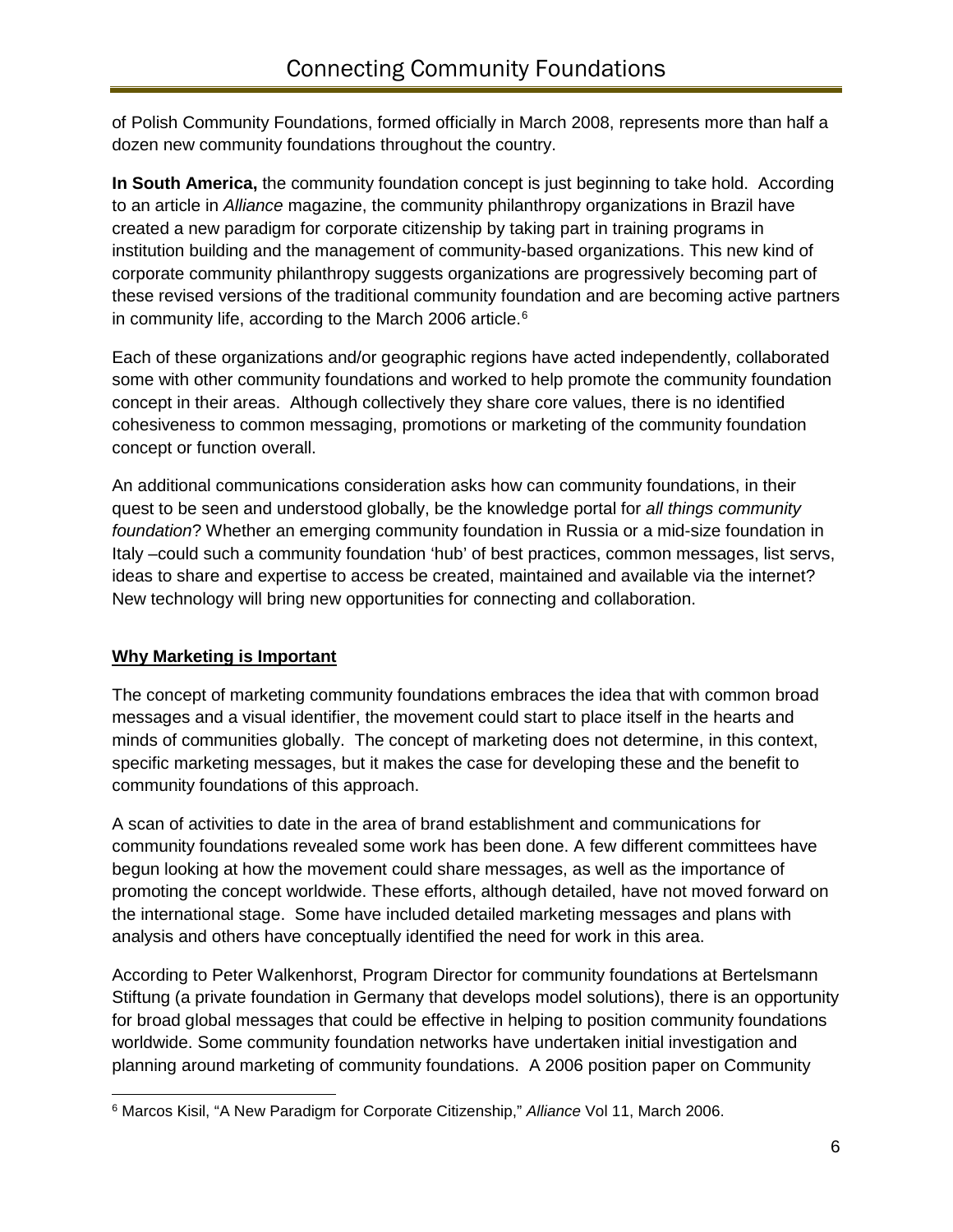Foundation Marketing by Donnell S. Mersereau, from the Council of Michigan Foundations, researched need and identified potential process to start work in this area.

In the paper, Mersereau says marketing begins with understanding – helping audiences to better understand you, and you to better understand your audience. For community foundations, this has always been the challenge. Community Foundation communications staff often say we are a complicated business and explaining what we do is complicated. If the argument is to be made for a simplified approach and some broad, uncomplicated messages, the start must be with an agile and supportive approach, based in creativity and responsiveness, rather than top heavy regulation and process. Collaboration is essential – nimbleness and timely responsiveness – critical to success.

# **Finding Our 'Brand'**

Most community foundations have a variety of audiences. Finding our 'brand' is more than marketing messages used to promote a concept. Our 'brand' is who we are and who we want to become. The marketing activity is just one piece of the branding puzzle. The key to a global marketing strategy lies in creating simple messaging that transcends and connects with all community foundation audiences. For example, a visual symbol, used worldwide, could anchor the messaging and become the trusted identifier for all levels of philanthropy – local, regional and international philanthropy.

Community Foundations of Canada recently completed a year-long examination of its collective message and 'brand'. This exercise and process could be the model for a similar global initiative aimed at reviewing, developing and delivering a global community foundation brand through an accessible communications network and an online resource portal.

Several community foundation networks already recognize the need and advantage of a community foundation brand. Many are working towards these goals within their own structure and activity but not with a global vision. The NMAT marketing materials, originally created by COF half a decade ago for its standard-compliant members, have also been adapted and incorporated by members of CFC and TCFN. Some of the materials have also been translated for use in a variety of world markets. These messages can be effective when directed at specific, target audiences and focused on particular community foundation initiatives and relationships, but they do not position the community foundation movement overall at the global level.

A task force structure, drawing membership from communications staff within existing community foundation networks, could work together to create, develop and deliver an effective and recognizable 'brand' for community foundations worldwide, including a roster of broad, common messages and a visual identity.

Emerging and well-established community foundations alike, supplied with the creative resources, could easily incorporate common visual identifiers and messages into their everyday work. Whether in San Paulo, Brazil, Moscow, Russia or Turin, Italy the community foundation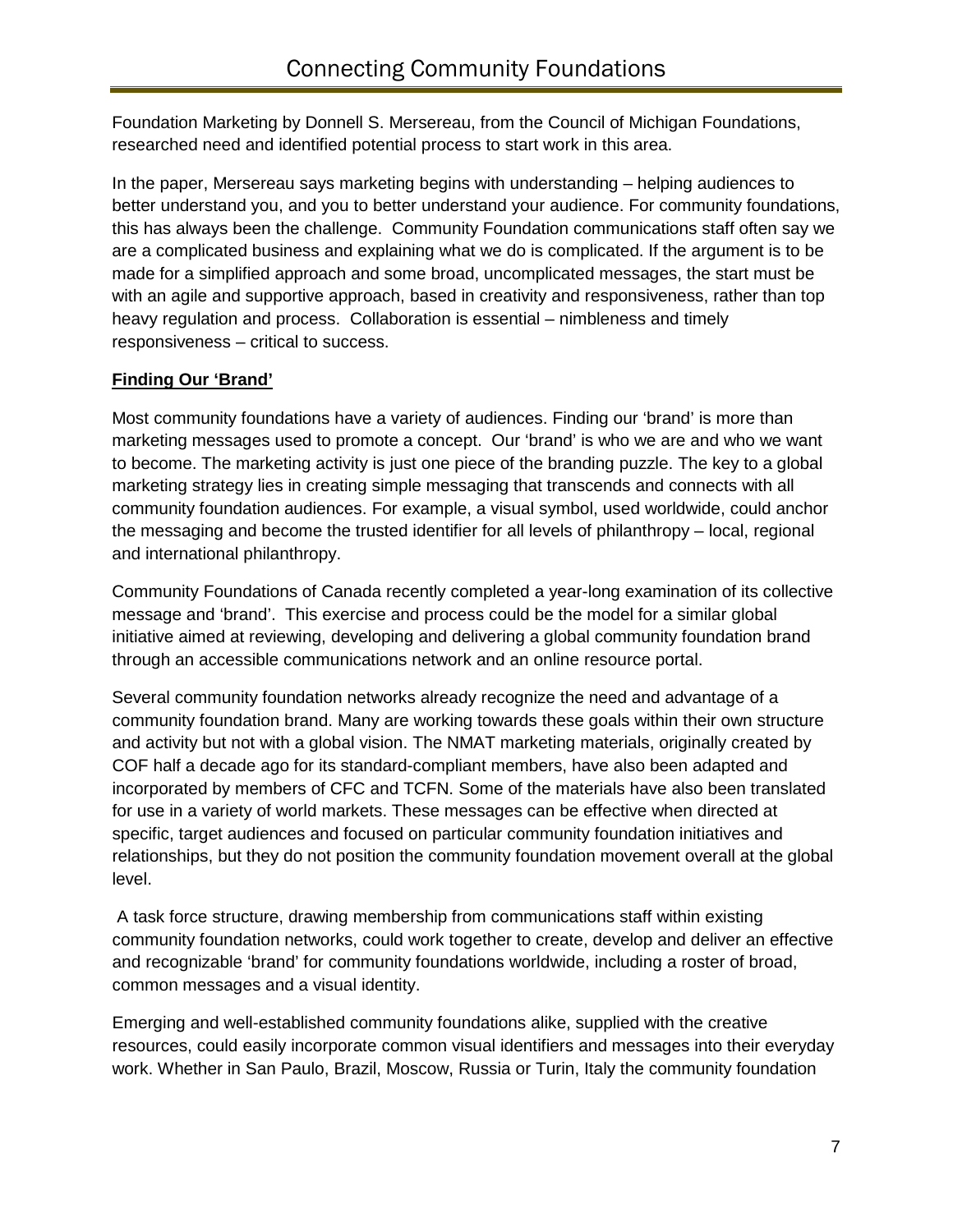symbol would be a recognizable beacon and access portal for community philanthropy, leadership and expertise.

As the messages and visual identity pieces became more common place and recognizable, the message of community foundation would grow – respective of activities and partnerships in any geographic area.

# **Technology's Role**

Promoting the community foundation concept and message is not easy. Technology and all its ongoing advancements can help carry and distribute the message to community foundations and also to the worldwide marketplace. The timeliness and effectiveness of this type of communication venue has labeled the internet 'the power tool of philanthropy'. Keeping up with all the technology and related opportunities is a full time job for most organizations. For individual community foundations, and for community foundation marketing and positioning worldwide, the challenge will be to use the right tool for the job at hand to reach the intended audience.

Peter Hero says that in addition to the many existing international intermediary organizations, technology is rapidly being developed to better connect donors in first-world countries with charities in third-world countries.

"This technology makes it easier for community foundations to link up with donors, charities and each other. And while it has long been possible to donate money online, it is also now possible in many countries to use mobile phones to text-message modest individual donations to causes and charities. The potential is great. In America alone more than 83 percent of all households have at least one mobile phone."[7](#page-9-0)

Although specific technological advances cannot be predicted with much certainty, it is certain there will be developments and new technology through methods we have yet to imagine. Leaders across every sector point to mobile communications and digital media becoming common place.

Further into her essay on philanthropy in the next century, Bernholz goes on to recommend the community foundation movement get busy managing for the future if it wants to stay relevant and have ongoing success. Establishment of the WINGS Global Fund in 2006 was a deliberate move to promote community foundation development, not to promote community foundations in the philanthropic marketplace.

"The best we can do is imagine the directions of change that these trends might hold for community philanthropy. For example, it is likely that the expectations of immediate access, global reach and instantaneous transaction times that communication technologies have

<span id="page-9-0"></span><sup>7</sup> Peter deCourcy Hero, "The 21st Century; Towards a Global Vision," in *Local Mission-Global Vision, Community Foundations in the 21st Century*, ed. Peter deCourcy Hero and Peter Walkenhorst, Foundation Center, 2008.  $\overline{a}$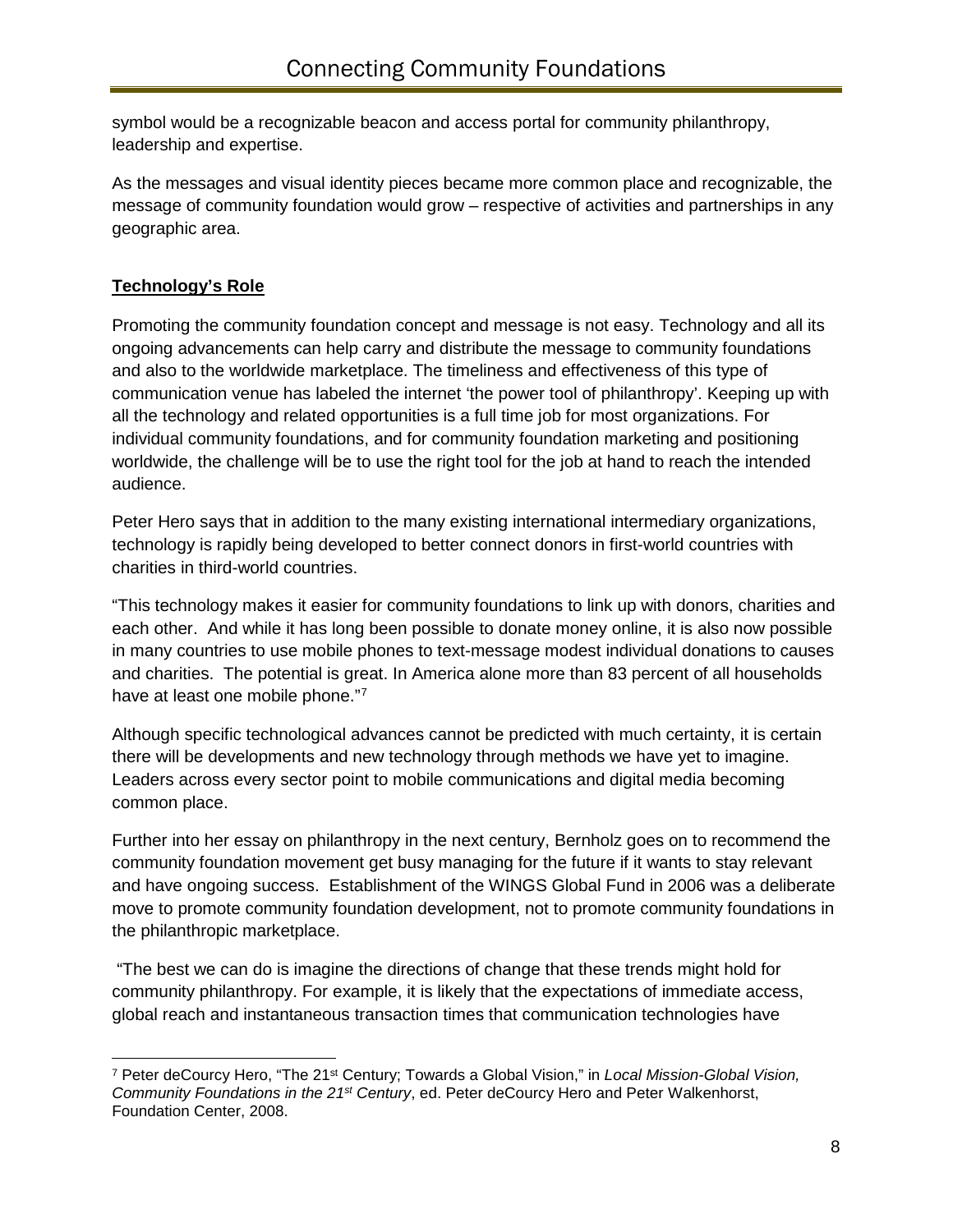enabled will continue to spread. More and more communities once isolated by geography and/or poverty will be brought 'online' and the members of those communities drawn into the global knowledge and information flows," Bernholz said.<sup>[8](#page-10-0)</sup>

Many community foundations are already using 'new' technology to reach their audiences. Blogs, podcasts, online grant recommendations, secure donation capabilities and 'e-wire' instant communications are putting all of us in touch immediately with our many publics.

The community foundation messages can be tailored, time-sensitive and 'twittered'<sup>[9](#page-10-1)</sup>. Podcasts can connect donors with charitable activity and vice versa. Charities are outpacing business in using social media and online donors give more, more regularly.

### **Risks**

The challenges of creating, maintaining and promoting messages which do the same for the community foundation worldwide network does pose an inherent amount of anticipated risk – mostly related to time sensitivities, translation challenges, effective coordination and evaluation mechanisms.

Steve Mittenthal, President of the Arizona Community Foundation and a member of TCFN working committee on marketing of community foundations, also warns that community foundations should proceed with caution as they consider raising their visibility.

"In the final analysis, the test of a community foundation's worth is not how loudly and widely it trumpets its messages but rather how well it delivers on its core promises: to promote philanthropy, to connect donors' passions to the long-term work of thoughtful giving, and to use all of its resources in the building of a strong, caring and just community," he said.  $10$ 

The Global Fund for Community Foundations is also looking at opportunities to help establish international communications networks for CFs. Wings Global Fund Program Manager Vadim Samorodov says the key to creating and maintaining an internationally-focused communications and marketing initiative is momentum and interest.

"I've been a part of several networks and experience shows that such networks work when each participant is personally/organizationally interested. The important part is when the personal interest moves towards organizational interest of building alliances and collaborations," he added.

A recent TCFN survey on visibility showed "helping community foundations become better known and understood by the people and organizations that are important to their success"

<span id="page-10-0"></span><sup>8</sup> Lucy Bernholz, "Managing for the Future: Community Philanthropy and the Next Hundred Years," in *Local Mission-Global Vision, Community Foundations in the 21st Century*, ed. Peter deCourcy Hero and Peter Walkenhorst, Foundation Center, 2008.<br><sup>9</sup> Twitter – a free social messaging utility, www.twitter.com.  $\overline{a}$ 

<span id="page-10-1"></span>

<span id="page-10-2"></span><sup>&</sup>lt;sup>10</sup> Steve Mittenthal (President Arizona Community Foundation), "Raising Visibility – Proceed With Caution, TCFN Monograph, (no date): [www.tcfn.org/marketing&visibility\pdf.](http://www.tcfn.org/marketing&visibility/pdf)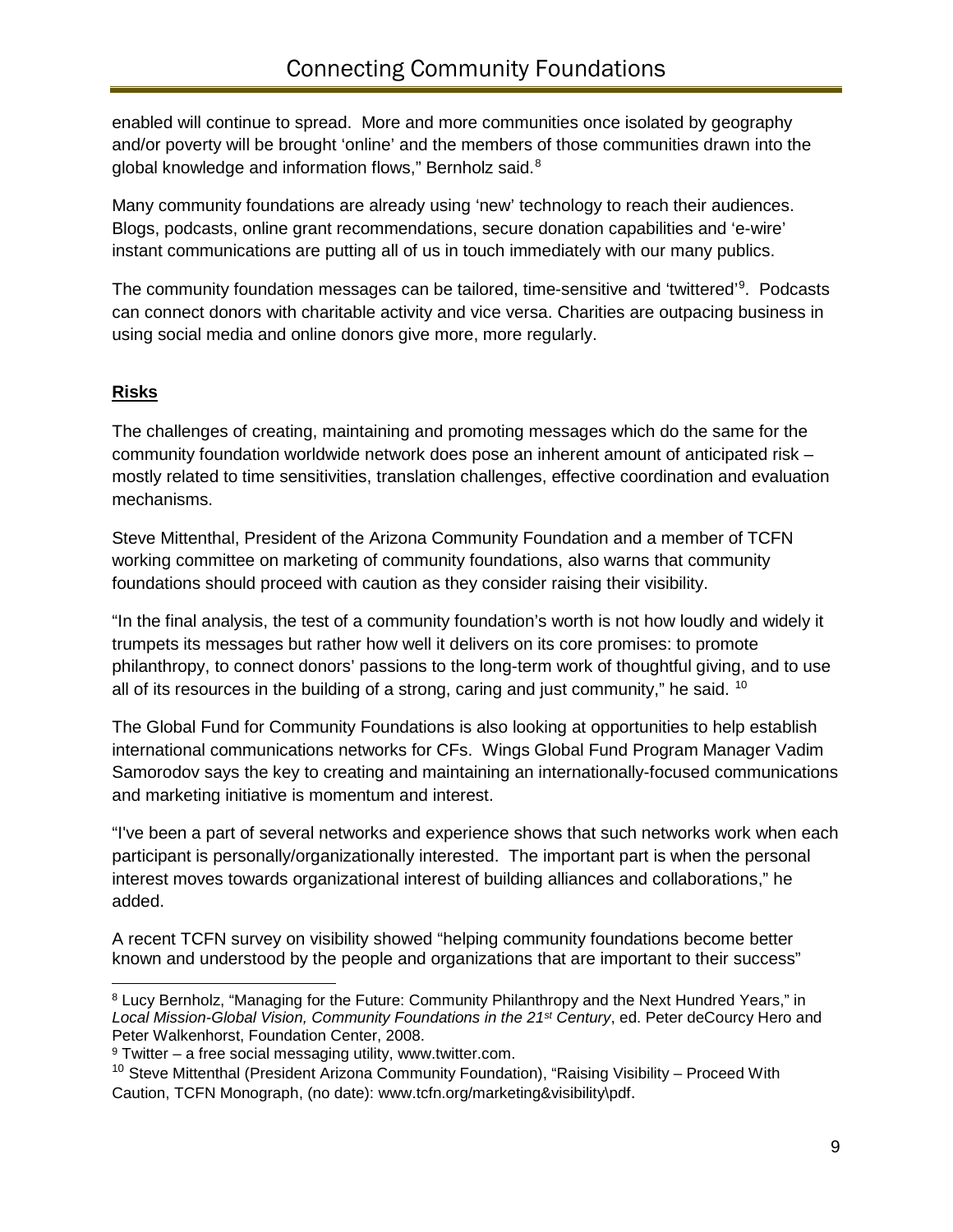rated a '4.5 out of 5' from members. The raising of visibility – especially if one is clear about one's audience – is important, desirable and even necessary.

#### **What a Global Communications Network Could Look Like**

#### **Opportunities**

Some work on potential communications activities has been done to date by a number of national and international networks. The focus for much of this work has been on recognizing need and looking at ways of promoting the concept of community foundations. Collectively, we are poised at this juncture in community foundation growth and development to assess communications work to date, to identify our global brand and to develop broad marketing messages for and about community foundations.

As an expanded global communications development for community foundations, an internet portal should be created and marketed to share current community foundation information, best practices, resources (including brand tools and broad marketing messages) from around the world in one accessible and efficient location. Currently, existing member organizations do gather and post information relevant to their membership on their respective websites. A streamlined approach would drive information seekers to a 'one stop shop' with detailed resources available and applicable for any particular region, issue or challenge.

The opportunity to create, nurture and support community foundation marketing activities and informational needs worldwide flies in the face of the common descriptor "if you've seen one community foundation, you've seen one community foundation." This statement, routinely bandied about amongst most community foundations, does reflect the unique circumstances and neighbourhoods we all operate within. It fails to acknowledge that, although we are often diverse in our regional or national market and activities, we are all connected through our core values and aspirations.

#### **Recommendations**

### **1. Brand, marketing and global messages**

An international task force, engaging representatives from each national member organization, could be created to carry out a branding exercise for community foundations globally. A structured review and examination of related activities to date should be undertaken and documented with findings to include a list of 'next steps' for the task force, including potential brand activity (i.e. marketing messages, look and positioning), tracking, evaluation and effectiveness measures, etc.

A workable and effective timeline for the task force activities (12 to 18 month schedule) will communicate commitment, agility and responsiveness to and for the community foundation movement. Funding for this task force's activity could be supported by all member-based organizations and individual community foundations participating, but perhaps the most natural